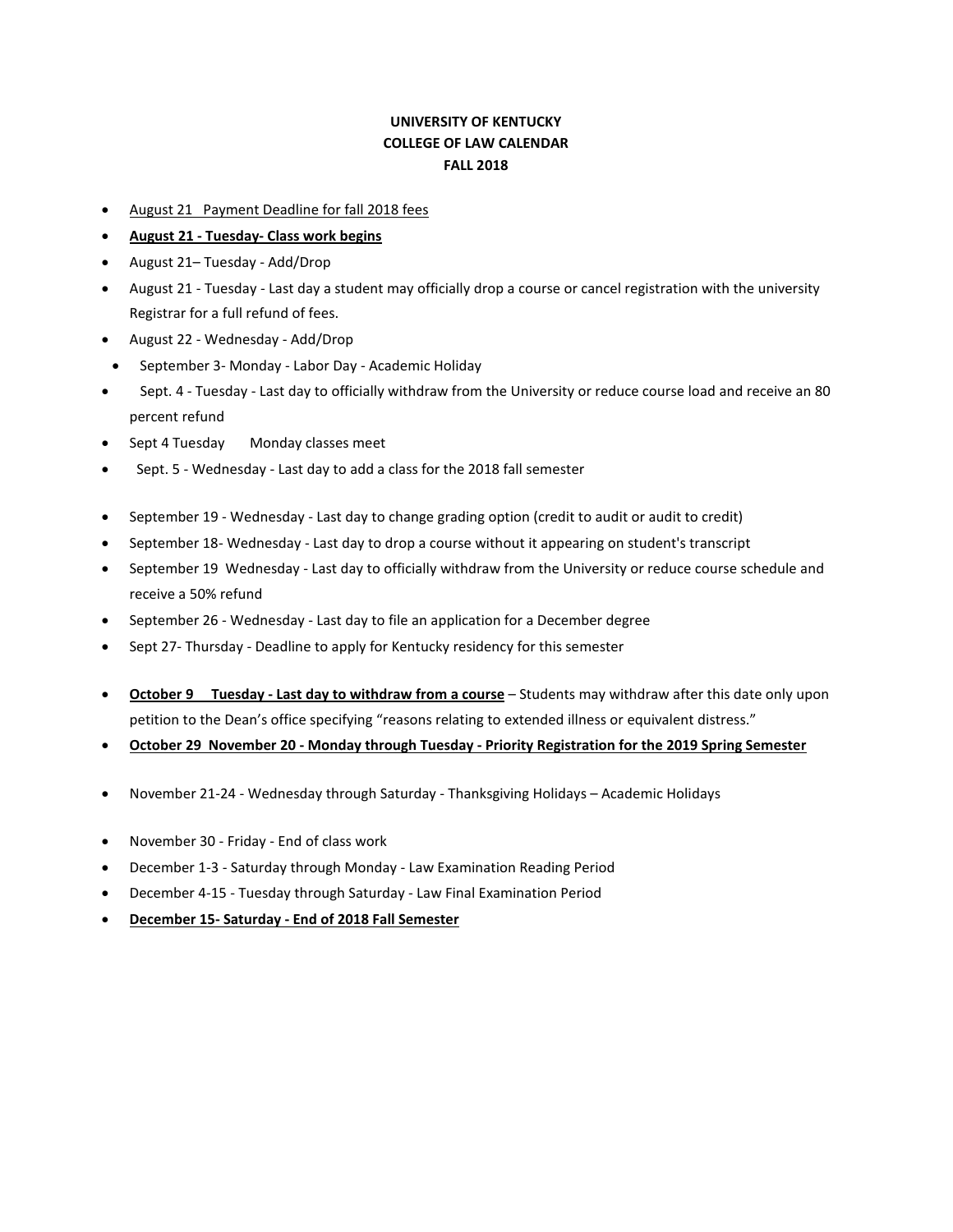## **UNIVERSITY OF KENTUCKY COLLEGE OF LAW CALENDAR SPRING 2019**

- January 7 Monday Add/Drop
- **January 7- Monday - Class work begins**
- January 8 Tuesday Add/Drop
- January 8 Tuesday Last day a student may officially drop a course or cancel registration with the University Registrar for a full refund of fees
- January 16- Wednesday Last day to add a class for the 2019 Spring Semester
- January 16 Wednesday Last day to officially withdraw from the University or reduce course load and receive an 80% refund.
- January 18- Friday Payment deadline of registration fees
- **January 21 Monday Martin Luther King Birthday Academic Holiday**
- Jan. 30 Wednesday Last day to drop a course without it appearing on your transcript
- Jan. 30 Wednesday Last day to change grading option (credit to audit or audit to credit)
- February 6 Wednesday Last day to officially withdraw from the University or reduce course schedule and receive a 50 percent refund
- February 7- Thursday Last day to file an application for a May degree
- **February 25 – Monday – Last day to withdraw from a course** Students may withdraw after this date only upon petition to the Dean's office specifying "reasons relating to extended illness or equivalent distress."
- March 1 Friday Last day for submission of application for admission for 2018 Fall Semester
- March 11-16 Monday through Saturday Spring Vacation Academic Holidays
- **March 25-April 16 - Monday through Tuesday - Priority Registration for the 2019 Summer Session and 2019 Fall Semester**
- April 19 Friday End of class work
- April 20-22 Saturday through Monday Law Examination Reading Period
- April 23-May 4- Tuesday through Saturday Law Final Examination Period
- May 3 Friday Law Commencement
- **May 4 Saturday End of 2019 Spring Semester**